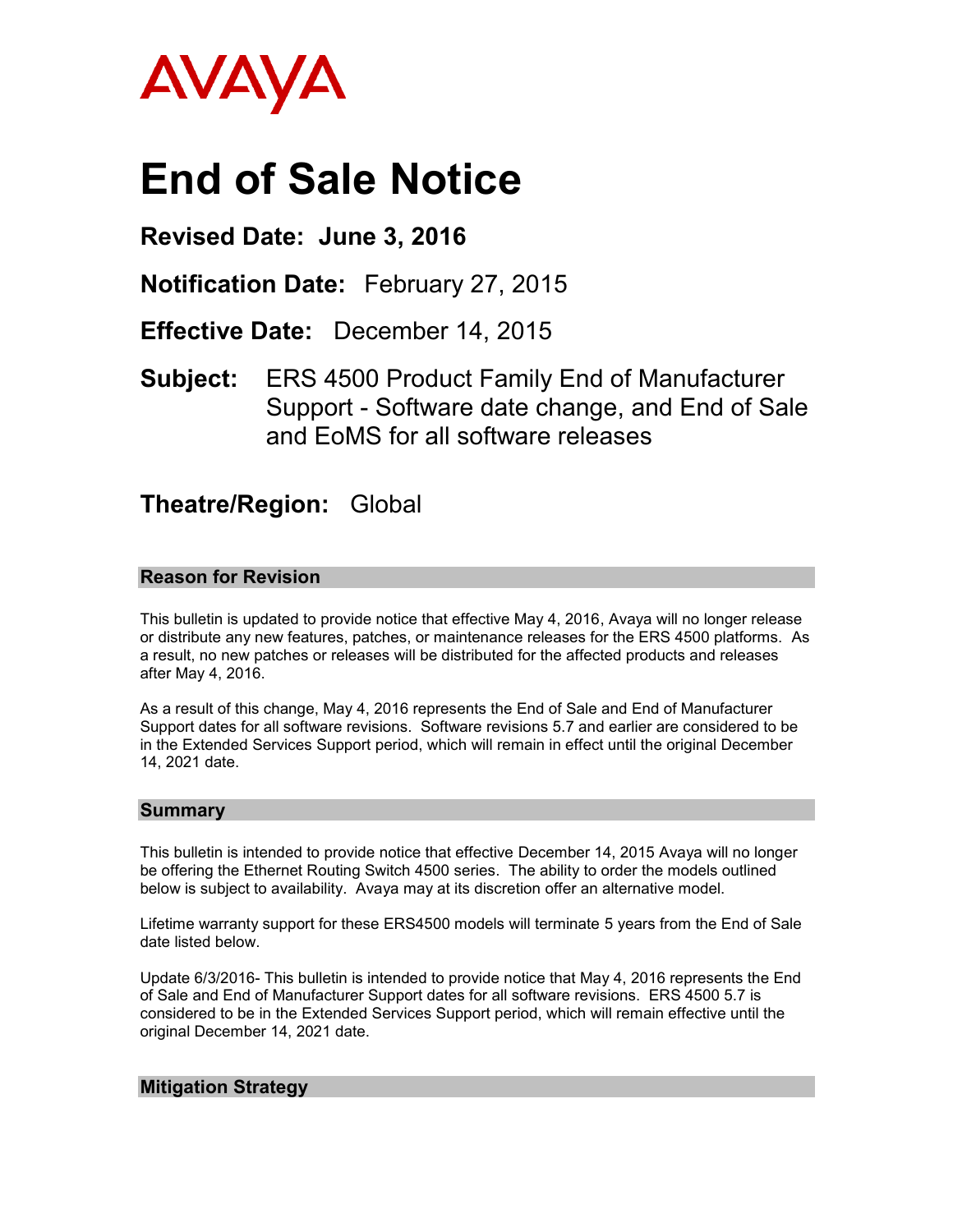

The feature compatible successors to the ERS 4500 platforms are the new ERS 4900 platforms, which are now generally available. The ERS 4900 platforms support advanced functionality such as SPF+ (10G), 802.11at (PoE+), and Avaya Shortest Path Bridging, which are not supported with the ERS 5600 platforms.

Note that the ERS 4900 platforms will not stack with the ERS 4500 platforms. Customers needing to expand existing networks may look to deploy new stacks using ERS 4900 platforms, and may deploy ERS 4800 platforms into existing stacks. ERS4500 and ERS4800 platforms are stack compatible when running release the 5.7 software stream.

Customers looking for 100M Ethernet switches are encouraged to consider the ERS3500 product line.

Ultimately customers should work with their Avaya representative to determine the optimal solution to meet their networking needs.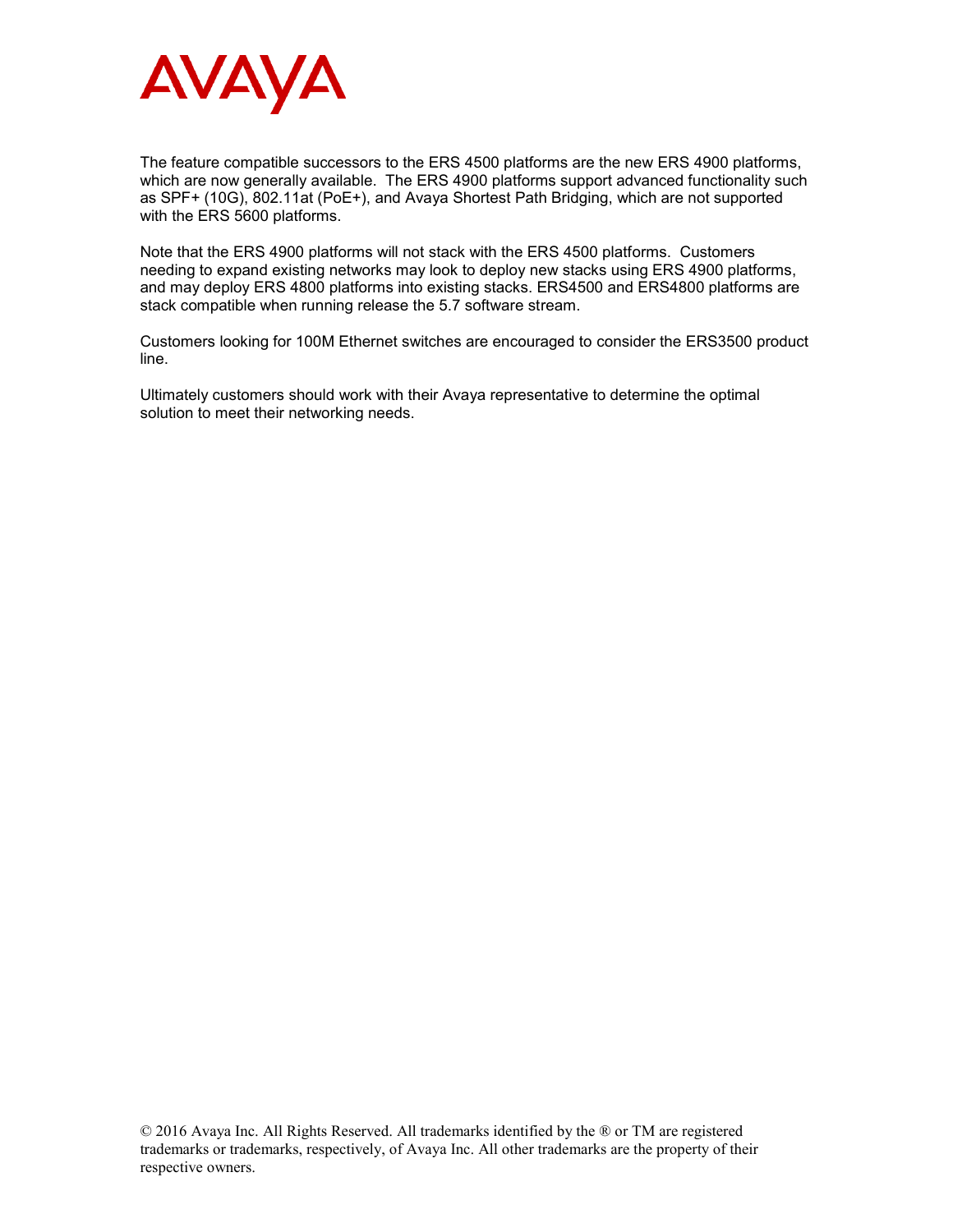

## **Discontinued Order Codes**

#### **Discontinued Order Codes**

| Order Code   | Description                                                                                                                                                                |
|--------------|----------------------------------------------------------------------------------------------------------------------------------------------------------------------------|
| AL4500A01-E6 | ERS 4526FX with 24 100BaseFX ports plus 2 combo 10/100/1000 SFP ports, HiStack ports<br>and RPS slot. Inc. Base Software License & 46cm stack cable. (No power cord)       |
| AL4500B01-E6 | ERS 4526FX with 24 100BaseFX ports plus 2 combo 10/100/1000 SFP ports, HiStack ports<br>and RPS slot. Inc. Base Software License & 46cm stack cable. (EU power cord)       |
| AL4500C01-E6 | ERS 4526FX with 24 100BaseFX ports plus 2 combo 10/100/1000 SFP ports, HiStack ports<br>and RPS slot. Inc. Base Software License & 46cm stack cable. (UK power cord)       |
| AL4500D01-E6 | ERS 4526FX with 24 100BaseFX ports plus 2 combo 10/100/1000 SFP ports, HiStack ports<br>and RPS slot. Inc. Base Software License & 46cm stack cable. (Japan power cord)    |
| AL4500E01-E6 | ERS 4526FX with 24 100BaseFX ports plus 2 combo 10/100/1000 SFP ports, HiStack ports<br>and RPS slot. Inc. Base Software License & 46cm stack cable. (NA power cord)       |
| AL4500F01-E6 | ERS 4526FX with 24 100BaseFX ports plus 2 combo 10/100/1000 SFP ports, HiStack ports<br>and RPS slot. Inc. Base Software License & 46cm stack cable. (ANZ power cord)      |
| AL4500A02-E6 | ERS 4550T with 48 10/100 BaseTX ports plus 2 combo 10/100/1000 SFP ports, HiStack<br>ports and RPS slot. Inc. Base Software License & 46cm stack cable. (No power cord)    |
| AL4500B02-E6 | ERS 4550T with 48 10/100 BaseTX ports plus 2 combo 10/100/1000 SFP ports, HiStack<br>ports and RPS slot. Inc. Base Software License & 46cm stack cable. (EU power cord)    |
| AL4500C02-E6 | ERS 4550T with 48 10/100 BaseTX ports plus 2 combo 10/100/1000 SFP ports, HiStack<br>ports and RPS slot. Inc. Base Software License & 46cm stack cable. (UK power cord)    |
| AL4500D02-E6 | ERS 4550T with 48 10/100 BaseTX ports plus 2 combo 10/100/1000 SFP ports, HiStack<br>ports and RPS slot. Inc. Base Software License & 46cm stack cable. (Japan power cord) |
| AL4500E02-E6 | ERS 4550T with 48 10/100 BaseTX ports plus 2 combo 10/100/1000 SFP ports, HiStack<br>ports and RPS slot. Inc. Base Software License & 46cm stack cable. (NA power cord)    |
| AL4500F02-E6 | ERS 4550T with 48 10/100 BaseTX ports plus 2 combo 10/100/1000 SFP ports, HiStack<br>ports and RPS slot. Inc. Base Software License & 46cm stack cable. (ANZ power cord)   |
| AL4500A04-E6 | ERS 4548GT with 48 10/100/1000 BaseTX ports and 4 shared SFP ports, plus HiStack ports<br>and RPS slot. Inc. Base Software License & 46cm stack cable. (No power cord)     |

© 2016 Avaya Inc. All Rights Reserved. All trademarks identified by the ® or TM are registered trademarks or trademarks, respectively, of Avaya Inc. All other trademarks are the property of their respective owners.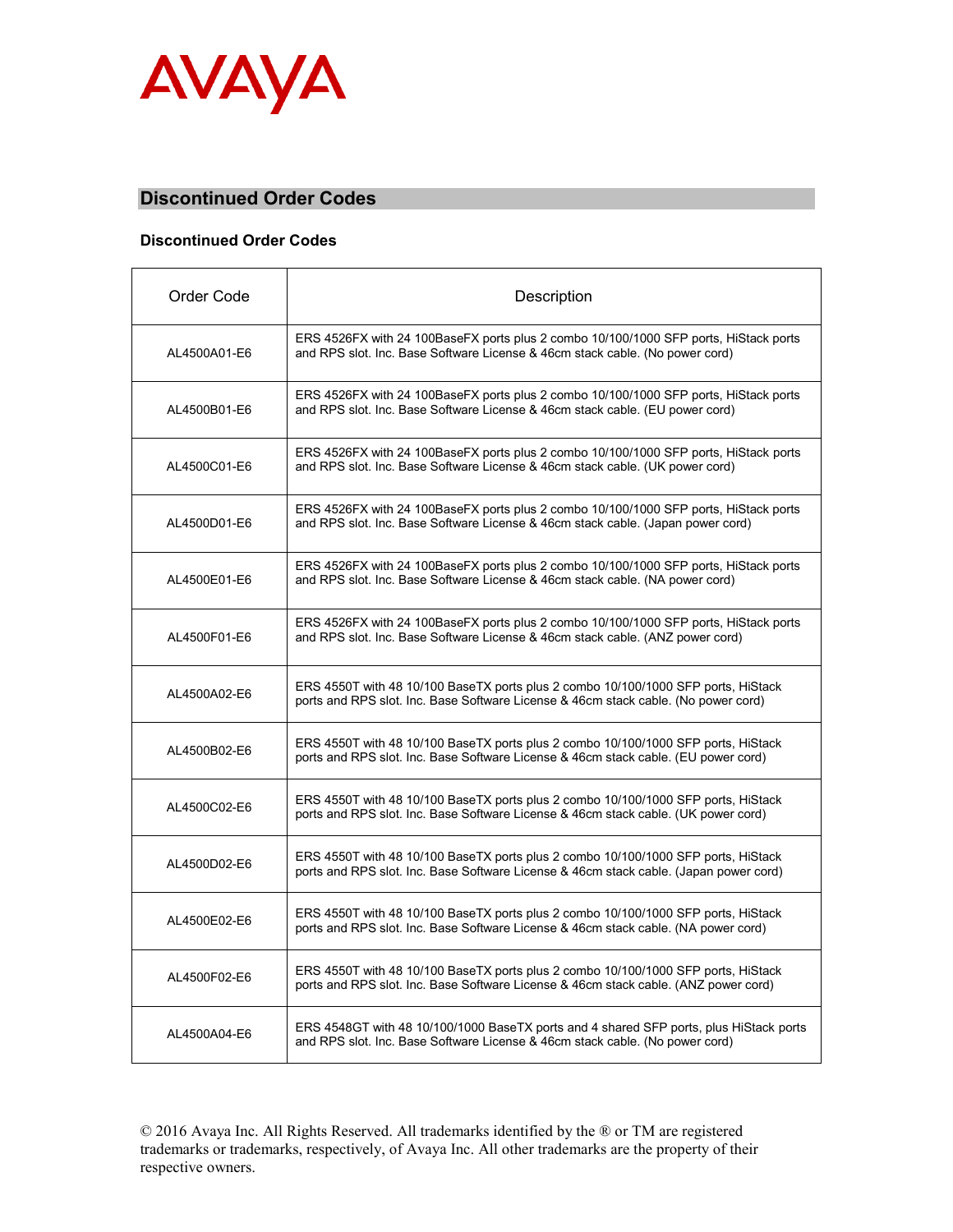

| AL4500B04-E6 | ERS 4548GT with 48 10/100/1000 BaseTX ports and 4 shared SFP ports, plus HiStack ports<br>and RPS slot. Inc. Base Software License & 46cm stack cable. (EU power cord)                      |
|--------------|---------------------------------------------------------------------------------------------------------------------------------------------------------------------------------------------|
| AL4500C04-E6 | ERS 4548GT with 48 10/100/1000 BaseTX ports and 4 shared SFP ports, plus HiStack ports<br>and RPS slot. Inc. Base Software License & 46cm stack cable. (UK power cord)                      |
| AL4500D04-E6 | ERS 4548GT with 48 10/100/1000 BaseTX ports and 4 shared SFP ports, plus HiStack ports<br>and RPS slot. Inc. Base Software License & 46cm stack cable. (Japan power cord)                   |
| AL4500E04-E6 | ERS 4548GT with 48 10/100/1000 BaseTX ports and 4 shared SFP ports, plus HiStack ports<br>and RPS slot. Inc. Base Software License & 46cm stack cable. (NA power cord)                      |
| AL4500F04-E6 | ERS 4548GT with 48 10/100/1000 BaseTX ports and 4 shared SFP ports, plus HiStack ports<br>and RPS slot. Inc. Base Software License & 46cm stack cable. (ANZ power cord)                     |
| AL4500A12-E6 | ERS 4550T-PWR with 48 10/100 802.3af PoE ports plus 2 combo 10/100/1000 SFP ports,<br>HiStack ports and RPS connector. Inc. Base Software License & 46cm stack cable. (No<br>power cord)    |
| AL4500B12-E6 | ERS 4550T-PWR with 48 10/100 802.3af PoE ports plus 2 combo 10/100/1000 SFP ports,<br>HiStack ports and RPS connector. Inc. Base Software License & 46cm stack cable. (EU<br>power cord)    |
| AL4500C12-E6 | ERS 4550T-PWR with 48 10/100 802.3af PoE ports plus 2 combo 10/100/1000 SFP ports,<br>HiStack ports and RPS connector. Inc. Base Software License & 46cm stack cable. (UK<br>power cord)    |
| AL4500D12-E6 | ERS 4550T-PWR with 48 10/100 802.3af PoE ports plus 2 combo 10/100/1000 SFP ports,<br>HiStack ports and RPS connector. Inc. Base Software License & 46cm stack cable. (Japan<br>power cord) |
| AL4500E12-E6 | ERS 4550T-PWR with 48 10/100 802.3af PoE ports plus 2 combo 10/100/1000 SFP ports,<br>HiStack ports and RPS connector. Inc. Base Software License & 46cm stack cable. (NA<br>power cord)    |
| AL4500F12-E6 | ERS 4550T-PWR with 48 10/100 802.3af PoE ports plus 2 combo 10/100/1000 SFP ports,<br>HiStack ports and RPS connector. Inc. Base Software License & 46cm stack cable. (ANZ<br>power cord)   |
| AL4500A14-E6 | ERS 4548GT-PWR with 48 10/100/1000 802.3af PoE ports and 4 shared SFP ports, plus<br>HiStack ports and RPS connector. Inc. Base Software License & 46cm stack cable. (No<br>power cord)     |
| AL4500B14-E6 | ERS 4548GT-PWR with 48 10/100/1000 802.3af PoE ports and 4 shared SFP ports, plus<br>HiStack ports and RPS connector. Inc. Base Software License & 46cm stack cable. (EU<br>power cord)     |
| AL4500C14-E6 | ERS 4548GT-PWR with 48 10/100/1000 802.3af PoE ports and 4 shared SFP ports, plus<br>HiStack ports and RPS connector. Inc. Base Software License & 46cm stack cable. (No<br>power cord)     |
| AL4500D14-E6 | ERS 4548GT-PWR with 48 10/100/1000 802.3af PoE ports and 4 shared SFP ports, plus<br>HiStack ports and RPS connector. Inc. Base Software License & 46cm stack cable. (No<br>power cord)     |
| AL4500E14-E6 | ERS 4548GT-PWR with 48 10/100/1000 802.3af PoE ports and 4 shared SFP ports, plus<br>HiStack ports and RPS connector. Inc. Base Software License & 46cm stack cable. (No<br>power cord)     |
| AL4500F14-E6 | ERS 4548GT-PWR with 48 10/100/1000 802.3af PoE ports and 4 shared SFP ports, plus<br>HiStack ports and RPS connector. Inc. Base Software License & 46cm stack cable. (No<br>power cord)     |

© 2016 Avaya Inc. All Rights Reserved. All trademarks identified by the ® or TM are registered trademarks or trademarks, respectively, of Avaya Inc. All other trademarks are the property of their respective owners.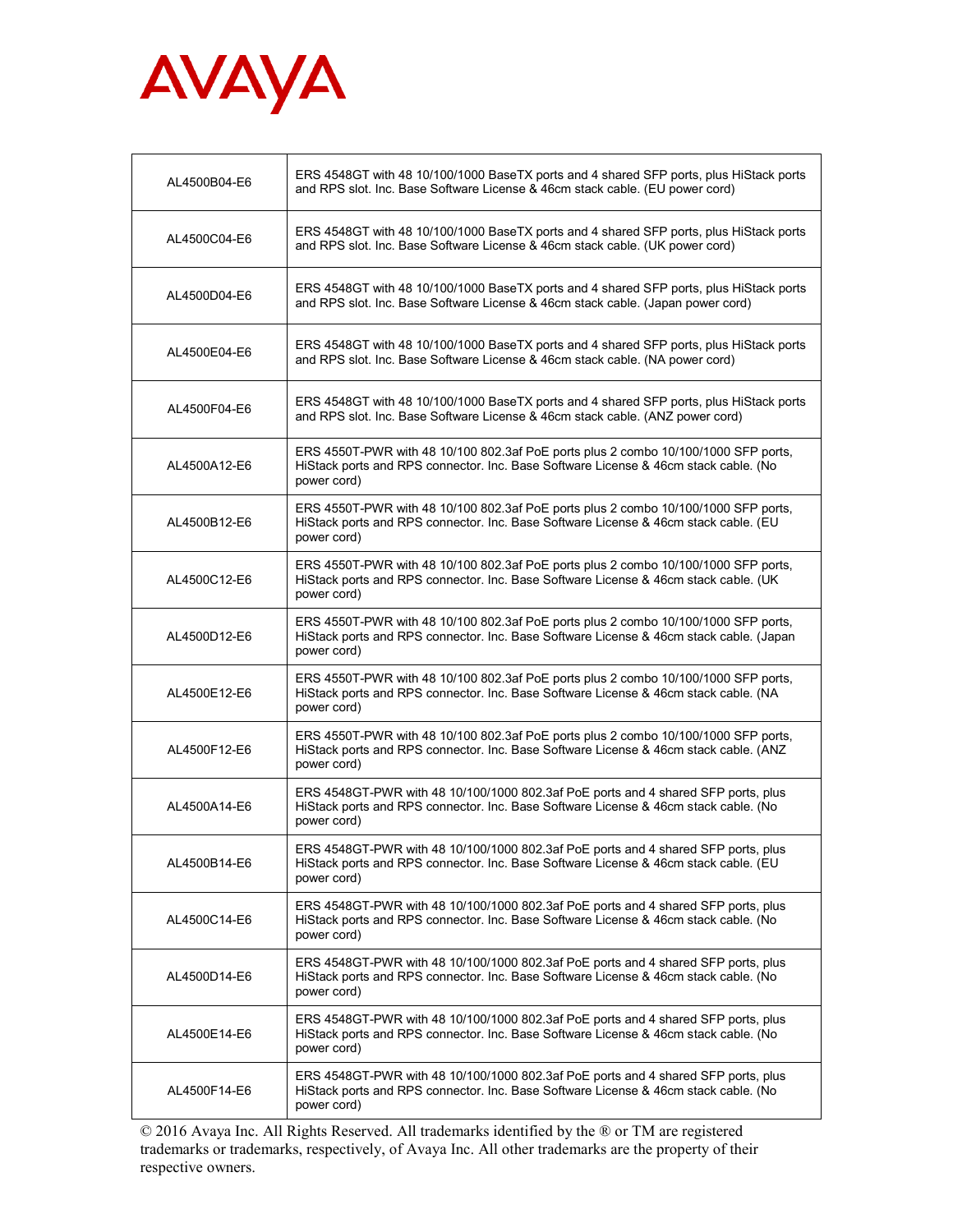

| AL4500A22-E6 | ERS 4550T-PWR+ with 48 10/100 802.3at PoE+ ports plus 2 combo 10/100/1000 SFP ports<br>& HiStack ports. Inc. Base Software License, 1 Field replaceable 1000W PSU & 46cm stack<br>cable. NO PC            |
|--------------|-----------------------------------------------------------------------------------------------------------------------------------------------------------------------------------------------------------|
| AL4500B22-E6 | ERS 4550T-PWR+ with 48 10/100 802.3at PoE+ ports plus 2 combo 10/100/1000 SFP ports<br>& HiStack ports. Inc. Base Software License, 1 Field replaceable 1000W PSU & 46cm stack<br>cable, EU PC            |
| AL4500C22-E6 | ERS 4550T-PWR+ with 48 10/100 802.3at PoE+ ports plus 2 combo 10/100/1000 SFP ports<br>& HiStack ports. Inc. Base Software License, 1 Field replaceable 1000W PSU & 46cm stack<br>cable. UK PC            |
| AL4500D22-E6 | ERS 4550T-PWR+ with 48 10/100 802.3at PoE+ ports plus 2 combo 10/100/1000 SFP ports<br>& HiStack ports. Inc. Base Software License, 1 Field replaceable 1000W PSU & 46cm stack<br>cable. Japan PC         |
| AL4500E22-E6 | ERS 4550T-PWR+ with 48 10/100 802.3at PoE+ ports plus 2 combo 10/100/1000 SFP ports<br>& HiStack ports. Inc. Base Software License, 1 Field replaceable 1000W PSU & 46cm stack<br>cable. North America PC |
| AL4500F22-E6 | ERS 4550T-PWR+ with 48 10/100 802.3at PoE+ ports plus 2 combo 10/100/1000 SFP ports<br>& HiStack ports. Inc. Base Software License, 1 Field replaceable 1000W PSU & 46cm stack<br>cable, ANZ PC           |
| AL4500A23-E6 | ERS 4526T-PWR+ with 24 10/100 802.3at PoE+ ports plus 2 combo 10/100/1000 SFP ports<br>& HiStack ports. Inc. Base Software License, 1 Field replaceable 1000W PSU & 46cm stack<br>cable, NO PC            |
| AL4500B23-E6 | ERS 4526T-PWR+ with 24 10/100 802.3at PoE+ ports plus 2 combo 10/100/1000 SFP ports<br>& HiStack ports. Inc. Base Software License, 1 Field replaceable 1000W PSU & 46cm stack<br>cable. EU PC            |
| AL4500C23-E6 | ERS 4526T-PWR+ with 24 10/100 802.3at PoE+ ports plus 2 combo 10/100/1000 SFP ports<br>& HiStack ports. Inc. Base Software License, 1 Field replaceable 1000W PSU & 46cm stack<br>cable, UK PC            |
| AL4500D23-E6 | ERS 4526T-PWR+ with 24 10/100 802.3at PoE+ ports plus 2 combo 10/100/1000 SFP ports<br>& HiStack ports. Inc. Base Software License, 1 Field replaceable 1000W PSU & 46cm stack<br>cable. Japan PC         |
| AL4500E23-E6 | ERS 4526T-PWR+ with 24 10/100 802.3at PoE+ ports plus 2 combo 10/100/1000 SFP ports<br>& HiStack ports. Inc. Base Software License, 1 Field replaceable 1000W PSU & 46cm stack<br>cable. North America PC |
| AL4500F23-E6 | ERS 4526T-PWR+ with 24 10/100 802.3at PoE+ ports plus 2 combo 10/100/1000 SFP ports<br>& HiStack ports. Inc. Base Software License, 1 Field replaceable 1000W PSU & 46cm stack<br>cable, ANZ PC           |

# **Schedule**

| End of Sale Date (last day to order)***               | December 14, 2015 |
|-------------------------------------------------------|-------------------|
| End of Manufacturer Support for SOFTWARE *            | May 4, 2016       |
| End of Manufacturer Support for HARDWARE *            | December 14, 2018 |
| Last day to purchase system expansions                | <b>NA</b>         |
| Last day to purchase a new Avaya services contract ** | December 14, 2020 |
| Targeted End of Services Support (note 1)             | December 14, 2021 |

*\* Per Avaya Product Lifecycle Policy except as noted in this bulletin.*

© 2016 Avaya Inc. All Rights Reserved. All trademarks identified by the ® or TM are registered trademarks or trademarks, respectively, of Avaya Inc. All other trademarks are the property of their respective owners.